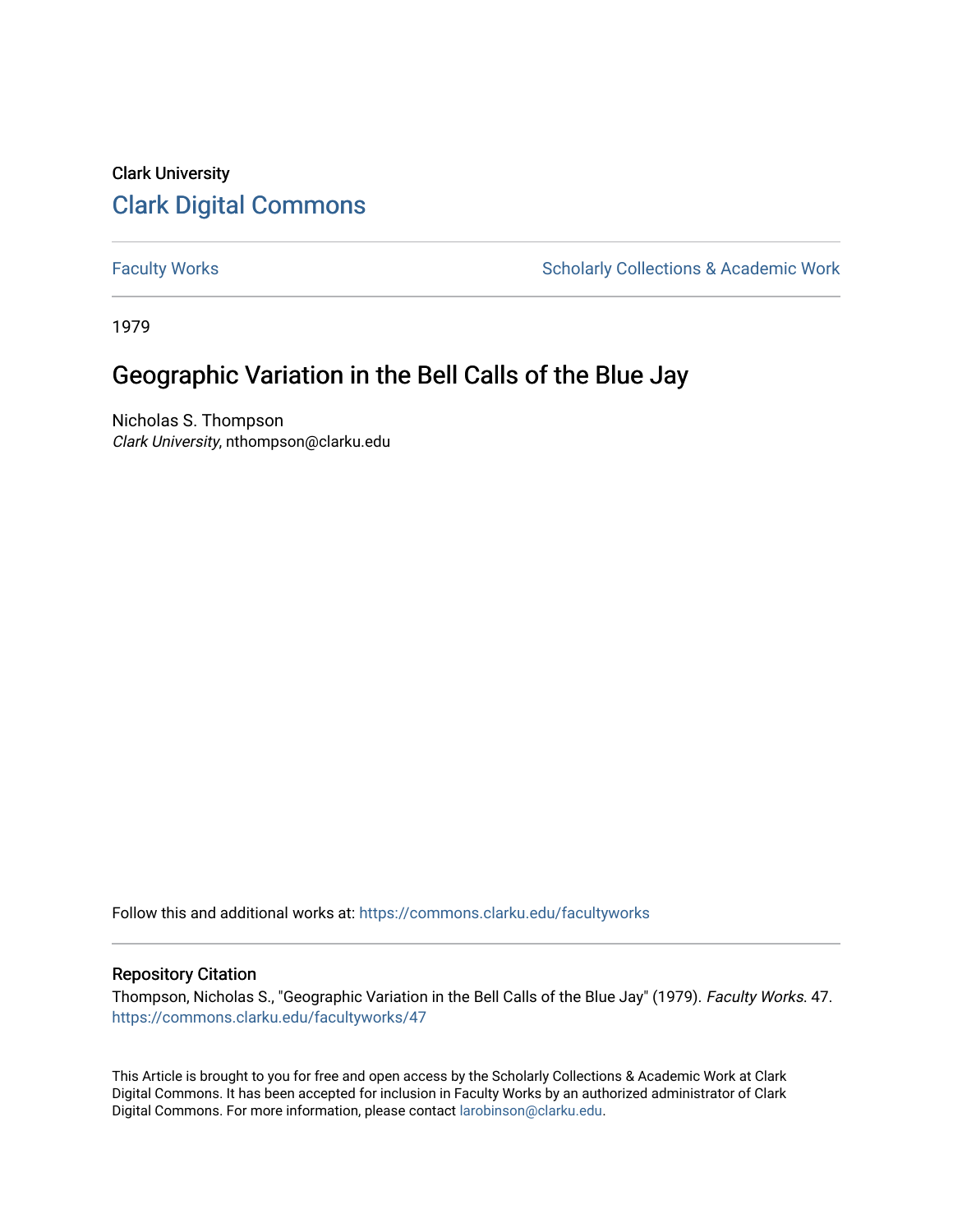**April 1979] Short Communications 423** 

**Bay (Todd 1943, Manning 1952, Godfrey 1966). The nest (7 cm internal diameter) was in a damp marsh**  with a fairly heavy cover of grasses and sedges (predominantly Carex, Juncus, and Scirpus spp.). It was **concealed by the previous year's growth of overhanging grass and was supported 5 cm above water that was 5-10 cm deep. The nest contained nine cold eggs, although an adult rail was flushed very close to the nest. No rails were seen when the nest was next visited on 20 June, although it then contained 10 warm eggs. When checked at 1950 on 30 June, one egg was pipping, and the others were warm but unbroken. At 1645 on 1 July, the last chick had just emerged from its egg, which still lay in the nest. Hatching thus occurred within 21 h. Assuming that the last egg was laid on 13 June and that incubation began immediately, the incubation period from the laying of the last egg to the hatching of the last egg**  was about 18 days. The average weight of the nine eggs decreased from 6.9 g (range  $6.4-7.4$ , SD = 0.36) on 12 June, just prior to incubation, to 5.6 g (range 5.3–6.1, SD = 0.22) on 30 June, just prior to **hatching.** 

**Ripley (1977), Harrison (1975), and other authors give the incubation period of the Yellow Rail as "unknown." Lane (1962) reported the incubation period of a clutch of nine eggs near Brandon, Manitoba as "13 days, plus a few extra hours in the case of the final egg," which differs markedly from the period of 18 days that we recorded. Lane's methods appear similar to our own, and the difference is not readily explainable. Stalheim (1975) reported an incubation period of about 17 days for captive Yellow Rails. The wide variation in incubation periods reported for other North American rails, such as the Virginia Rail (Rallus limicola) and Sofa (Porzana carolina) (e.g. Godfrey 1966, Zimmerman 1977), appears to be questionable (see Nice 1954).** 

Terrill (1943) observed the hatching of a clutch of eight Yellow Rail eggs within 20 h near Gaspé, **Quebec and suggested that incubation commenced after the last egg was laid. Terrill's suggestion is confirmed by the present study, where the eggs were cold prior to completion of the clutch, the entire clutch hatched within a 21-h period, and the last egg observed to hatch was not the last one known to be laid.** 

**We wish to thank Vicki L. Sinclair for her patient assistance with the fieldwork. We also thank S. G. Curtis, W. E. Godfrey, J. A. Hagar, P. C. Smith, and two reviewers for their helpful comments on this paper.** 

#### **LITERATURE CITED**

**GODFREY, W. E. 1966. The birds of Canada. Natl. Mus. Can. Bull. 203.** 

- **HARRISON, H. H. 1975. A field guide to bird's nests. Boston, Massachusetts, Houghton Mifflin Co.**
- **LANE, J. 1962. Nesting of the Yellow Rail in Southwestern Manitoba. Can. Field-Naturalist 76: 189- 191.**
- **MANNING, T. H. 1952. Birds of the west James Bay and southern Hudson Bay coasts. Natl. Mus. Can. Bull. 125.**
- **NICE, M. M. 1954. Problems of incubation in North American birds. Condor 56: 173-197.**

**RIPLEY, S. D. 1977. Rails of the world. Toronto, Ontario, M. H. Feheley Inc.** 

**STALHEIM, S. 1975. Breeding and behavior of captive Yellow Rails. Avicult. Mag. 81: 133-141.** 

- TERRILL, L. M. 1943. Nesting habits of the Yellow Rail in Gaspé County, Quebec. Auk 60: 171-180. **TODD, W. E. C. 1943. The western element in the James Bay avifauna. Can. Field-Naturalist 57: 79-80.**
- **ZIMMERMAN, J. L. 1977. Virginia Rail. Pp. 46-56 in Management of migratory shore and upland game birds in North America (G. C. Sanderson, Ed.). Washington, D.C., Intl. Assoc. Fish and Wildl. Agencies.**

**Received 3 April 1978, accepted 29 November 1978.** 

### **Geographic Variation in the Bell Calls of the Blue Jay (Cyanocitta crlstata)**

#### **HOWARD G. KRAMER AND NICHOLAS S. THOMPSON**

**Departments of Biology and Psychology, Clark University, Worcester, Massachusetts 01610 USA** 

Preliminary field observations suggested to us that one class of Blue Jay (Cyanocitta cristata) vocal**izations, the bell calls (Bent, A. C. 1946, U.S. Natl. Mus. Bull. 191: 32-52; Hardy, J. W. 1961, Kansas Sci. Bull. 42), consisted of several discrete types, each of which was limited in its geographical distri-**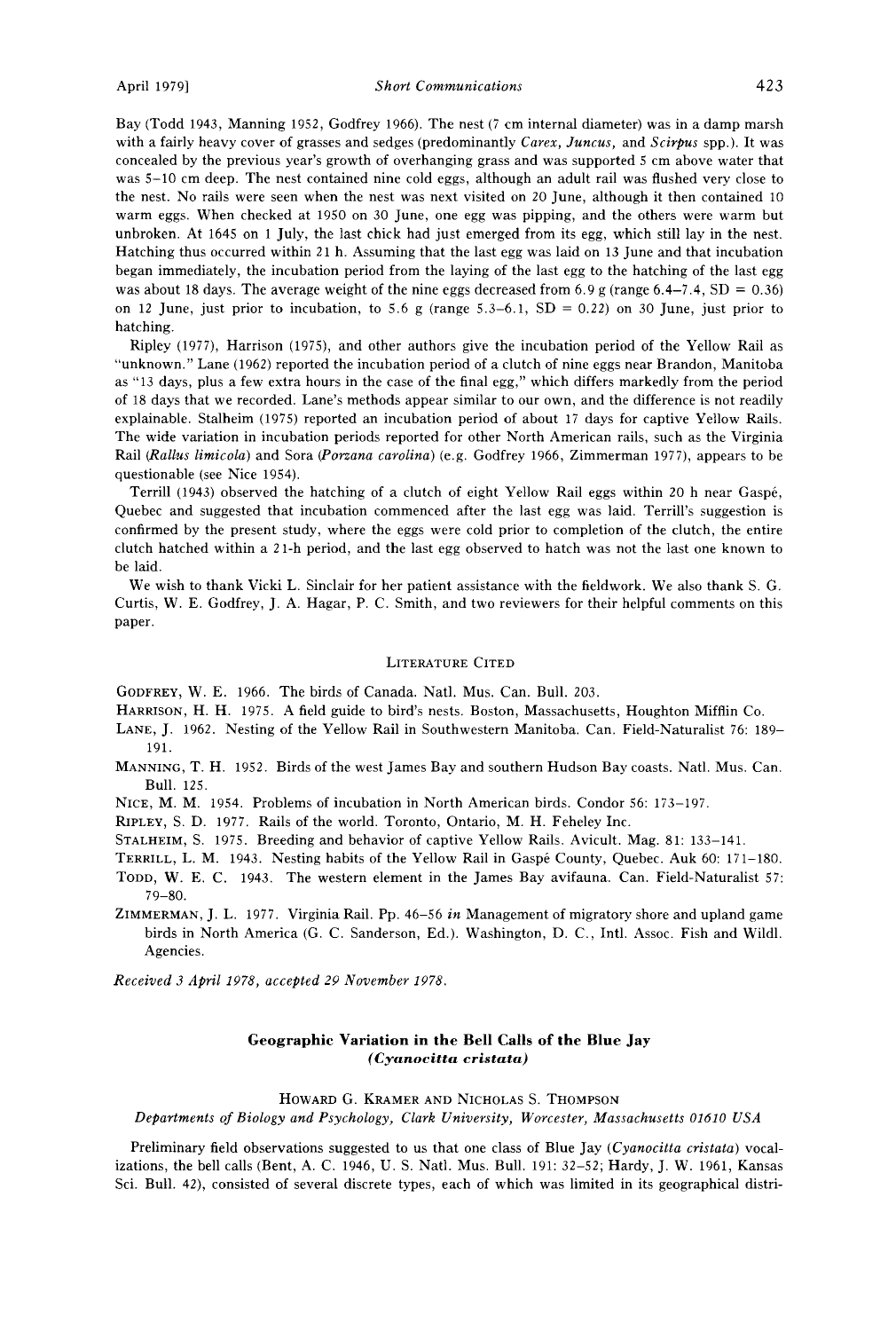**424 Short Communications [Auk, Vol. 96** 

**bution. Accordingly, the discreteness of the call types and the stability of their geographical distribution was checked by recording vocalizations at nine sites in and within 50 km of the city of Worcester, Massachusetts, on a regular schedule from 5 June 1975 to 24 June 1976.** 

**In all, 28 types of bell calls were identified; six examples are given in Fig. 1. Call-type descriptions were based upon visual analysis of the arrangement of call notes, measurements of call durations, and measurements of the midpoint pitches of the horizontal "lines" of notes characteristically appearing on sonagrams of bell calls (produced on a Kay Elemetrics 6061-B Sonograph). Call types were described in terms of a hierarchical classification system. They were first broadly classified into calls made up of only one line (monotone bell calls) and calls made up of two or more lines (polytone bell calls). Monotone bell calls were further classified into calls containing 1, 2, 3, or 4 call notes. Polytone bell calls were further classified according to the temporal arrangement of call notes, forming subgroups of calls with such note patterns as "hi-lo, hi-lo-lo, lo-hi-lo," etc. Assignment of calls to call types was checked by an interobserver reliability test and found to be completely reliable.** 

**Each type of bell call was found to be limited in its geographic distribution; that is, no call type occurred in more than four out of the nine locations. Each call type was recorded on a minimum of five separate encounters at each of the locations where it was observed. From two to six call types could be heard at each location. Many contiguous or nearby locations shared some of the same call types, but no two locations shared identical sets of call types.** 



**Fig. 1. Sonagram tracings of six forms of bell calls observed in the study: A, four-note monotone; B, high-low; C, paired high-low-low; D, high-low-high-low; E, high-middle-low; F, low-high.**